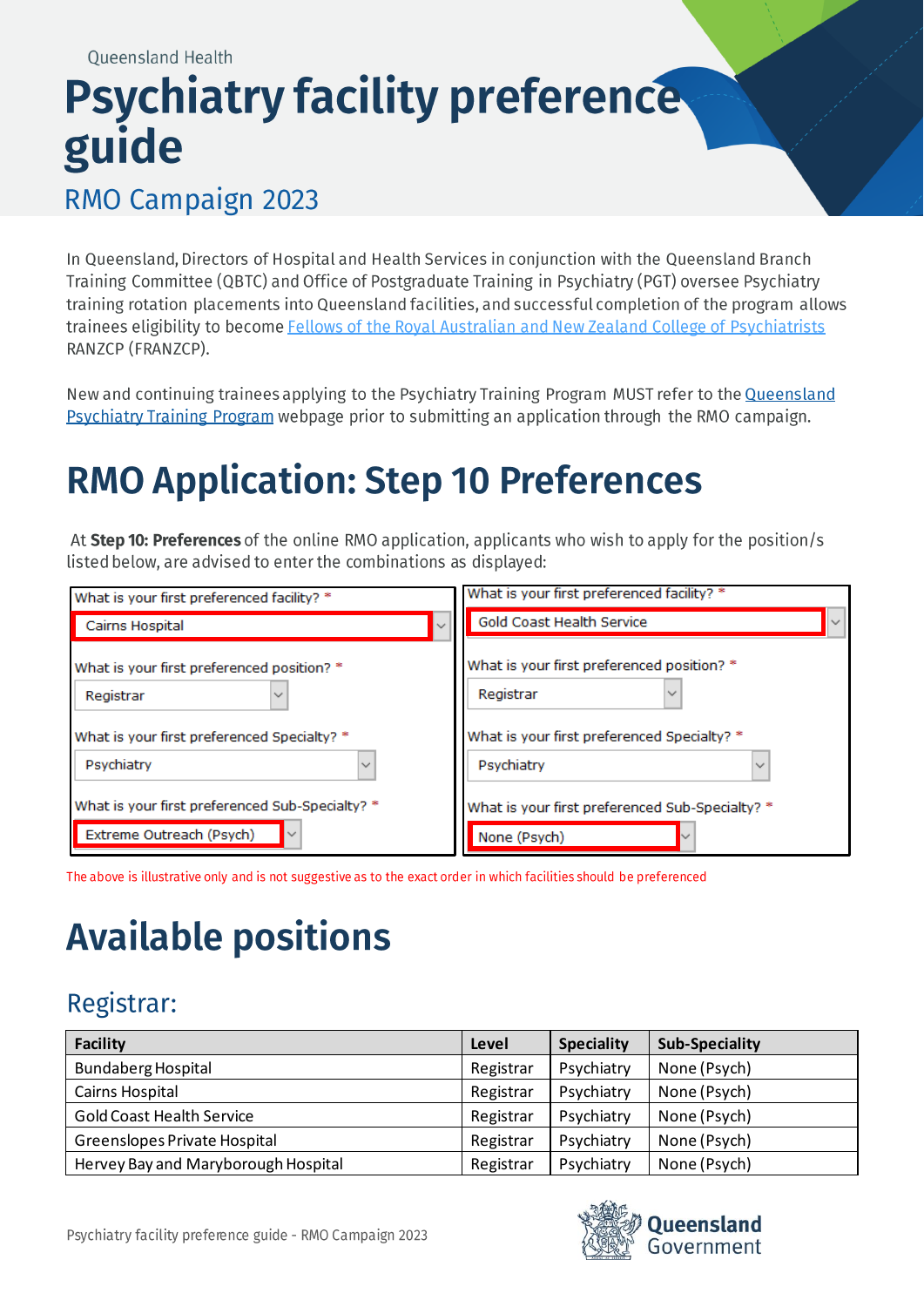| Ipswich Hospital                                 | Registrar | Psychiatry | None (Psych) |
|--------------------------------------------------|-----------|------------|--------------|
| Mackay Base Hospital                             | Registrar | Psychiatry | None (Psych) |
| Metro North Caboolture Hospital                  | Registrar | Psychiatry | None (Psych) |
| Metro North Royal Brisbane and Women's Hospital  | Registrar | Psychiatry | None (Psych) |
| Metro North The Prince Charles Hospital          | Registrar | Psychiatry | None (Psych) |
| Metro South Addiction and Mental Health Services | Registrar | Psychiatry | None (Psych) |
| Queensland Children's Hospital                   | Registrar | Psychiatry | None (Psych) |
| Rockhampton Hospital                             | Registrar | Psychiatry | None (Psych) |
| Sunshine Coast University Hospital               | Registrar | Psychiatry | None (Psych) |
| The Park - Centre for Mental Health              | Registrar | Psychiatry | None (Psych) |
| Toowoomba Hospital                               | Registrar | Psychiatry | None (Psych) |
| Townsville University Hospital                   | Registrar | Psychiatry | None (Psych) |

| <b>Facility</b>                  | Level     | <b>Speciality</b> | <b>Sub-Speciality</b>                                              |  |
|----------------------------------|-----------|-------------------|--------------------------------------------------------------------|--|
| Cairns Hospital                  | Registrar | Psychiatry        | Adult (Psych)                                                      |  |
| Cairns Hospital                  | Registrar | Psychiatry        | Child and Adolescent (Psych)                                       |  |
| Cairns Hospital                  | Registrar | Psychiatry        | Consultation Liaison (Psych)                                       |  |
| Cairns Hospital                  | Registrar | Psychiatry        | Extreme Outreach (Psych)                                           |  |
| Cairns Hospital                  | Registrar | Psychiatry        | Forensic (Psych)                                                   |  |
| Cairns Hospital                  | Registrar | Psychiatry        | <b>Medical Education (Psych)</b>                                   |  |
| Cairns Hospital                  | Registrar | Psychiatry        | Older Persons (Psych)                                              |  |
| Cairns Hospital                  | Registrar | Psychiatry        | Outreach IRTP                                                      |  |
| Cairns Hospital                  | Registrar | Psychiatry        | Outreach/Remote                                                    |  |
| Cairns Hospital                  | Registrar | Psychiatry        | Private Psych                                                      |  |
| Cairns Hospital                  | Registrar | Psychiatry        | Rehab/Dual Diagnosis                                               |  |
| <b>Gold Coast Health Service</b> | Registrar | Psychiatry        | Addiction (Psych)                                                  |  |
| <b>Gold Coast Health Service</b> | Registrar | Psychiatry        | Adult (Psych)                                                      |  |
| <b>Gold Coast Health Service</b> | Registrar | Psychiatry        | Child and Adolescent (Psych)                                       |  |
| <b>Gold Coast Health Service</b> | Registrar | Psychiatry        | Early Psychosis                                                    |  |
| <b>Gold Coast Health Service</b> | Registrar | Psychiatry        | Forensic (Psych)                                                   |  |
| <b>Gold Coast Health Service</b> | Registrar | Psychiatry        | <b>Medical Education (Psych)</b>                                   |  |
| <b>Gold Coast Health Service</b> | Registrar | Psychiatry        | Older Persons (Psych)                                              |  |
| <b>Gold Coast Health Service</b> | Registrar | Psychiatry        | Private Psych                                                      |  |
| <b>Gold Coast Health Service</b> | Registrar | Psychiatry        | Psychotherapies (Psych)                                            |  |
| <b>Gold Coast Health Service</b> | Registrar | Psychiatry        | Research/Academic (Psych)                                          |  |
|                                  |           |                   | Child and Adolescent Psych (Youth -                                |  |
| Mater Brisbane                   | Registrar | Psychiatry        | Alcohol and Other Drugs)                                           |  |
| Mater Brisbane                   | Registrar | Psychiatry        | Consultation Liaison Psych (Perinatal CL)                          |  |
|                                  |           |                   | Consultation Liaison Psych (Young Adult                            |  |
| Mater Brisbane                   | Registrar | Psychiatry        | and Neuropsychiatry)                                               |  |
| Mater Brisbane                   |           |                   | Private Psych (Adolescent and Young<br><b>Adult Mental Health)</b> |  |
|                                  | Registrar | Psychiatry        | Rehab/Dual Diagnosis (Intellectual                                 |  |
| Mater Brisbane                   | Registrar | Psychiatry        | Disability and Autism Psychiatry)                                  |  |